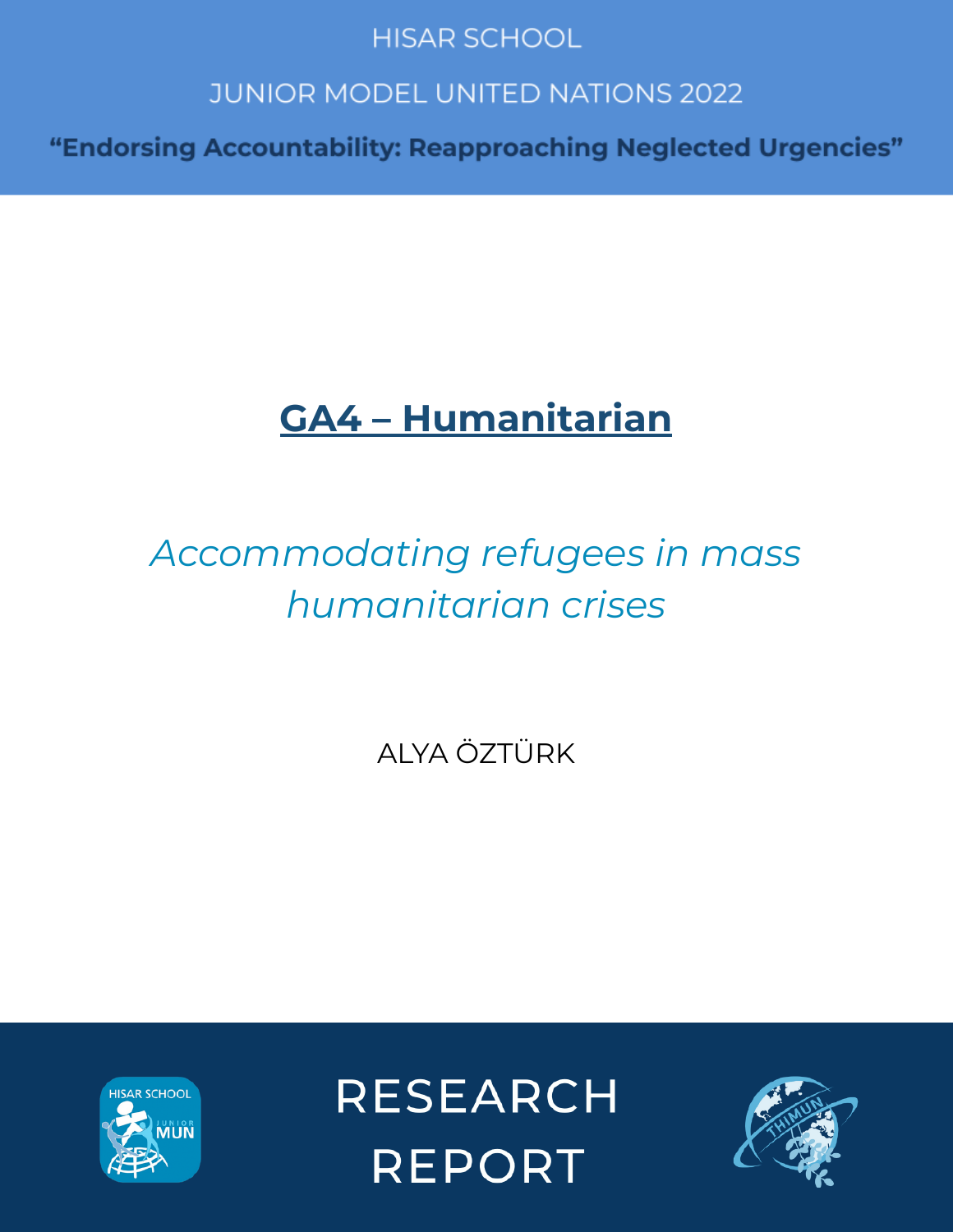**Forum:** GA4 – Humanitarian

**Issue:** Accommodating refugees in mass humanitarian crises

**Student Officer:** Alya Öztürk - Deputy Chair

#### **Introduction**

As a result of violence, conflict, persecution, or human rights violations, more than 70 million people have been forcefully scattered all around the world. There are currently more than 80 million refugees around the globe. Children make up 30-34 million of the 80 million people. These damaged children and teens were abandoned or separated from their families throughout their early years.

Refugees and other forcibly displaced individuals (FDPs) are vulnerable to dangerous journeys. That is caused by events that have broken marketing systems essential for safety and well-being. The Syrian Conflict is a prime example to demonstrate the challenges of these conflicts and to demonstrate a more Humanitarian Marketing System. That creates time, space, and other systems. Also provides opportunities for governments, NGOs, and businesses to collaborate and provide refugees and FDPs with resources that improve their conditions. While reducing their vulnerabilities and suffering, and enabling FDPs to thrive when this problem is resettled.

While accommodating the general needs of refugees, psychological support for the especially vulnerable is necessary. The number of "climate change refugees" – which has been increasing at a rate of more than 20 million per year since 2008, could reach 140-200 million by 2050. Therefore, when tackling the refugee crisis, climate change should also be addressed.

### **Definition of Key Terms**

**Refugees:** A person who has been forced to leave their country in order to escape war, persecution, or natural disaster.

**Macromarketing:** The impact of marketing policies, methods, and goals on the economy and society in general

**Forced displacement:** An involuntary or pressured removal of a person or individuals away from their home or home region

**Migration:** Involves the movement of people from one place to another with intentions of settling, permanently or temporarily, at a new location.

**Displaced persons:** Individuals or groups of individuals who have been forced or compelled to escape or leave their homes or places of regular residency.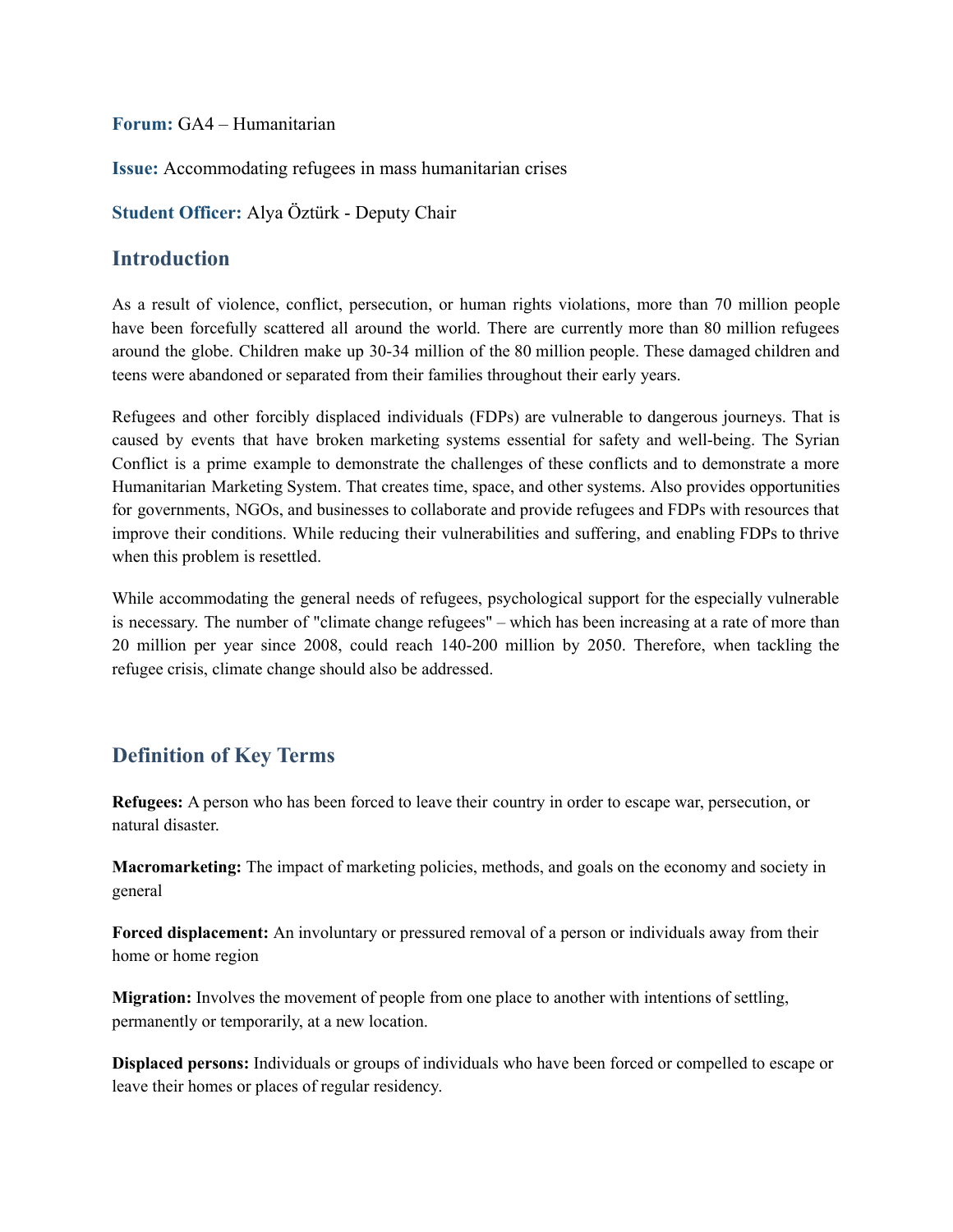#### **General Overview**

The worldwide refugee dilemma is complicated and reveals damaged systems, citizen/consumer division, and a huge challenge that needs collaboration, resources, interdisciplinary methods, and creative problem-solving. Various scholarly viewpoints and practical actions have attempted to explain relevant phenomena and provide meaningful remedies.

A trigger event, such as a natural disaster or conflict, starts the process of people being displaced from their homes. When a person escaping violence is outside the borders of his or her home country, the person is granted refugee status, which lasts until the individual is returned or becomes a permanent resident of another nation. Once displaced, refugees and internally displaced persons (IDPs) go on a journey to a safer location. They hope to find a permanent home where they can rebuild their lives. If this is not possible, they may end up in a temporary settlement, such as a refugee camp or community, where they will live until a permanent settlement becomes available. Refugees may join a cyclical process involving temporary settlements and repeated displacements, depending on a variety of conditions.

Macromarketing has emerged with humanitarian issues such as refugee crises. However, the feeling is underrated, especially when considering the extent to which innovative commercial applications might contribute to the development of solutions for difficult-to-solve problems. Macromarketing is about how society distributes goods and services and about the global impact of marketing strategies. The FDP crisis has primitive parameters within which a more Humanitarian Marketing System will take shape, function, and adapt; these parameters include a clear conceptualization of FDP, the path they travel, and the vulnerabilities and participants they encounter along their elusive quest for permanent, safe settlement.

Governments should assist refugees to improve their lives while also preserving the integrities of the society, governments, and individuals touched by the refugee crisis. A systemic perspective allows us to comprehend phenomena endemic to the complex relationships and exchanges in which FDP are involved, rather than focusing on a specific need or risk.

The Syrian conflict is a complicated combination of various factors. It is widely assumed that it began with enormous protests for democratic reforms, which quickly devolved into violence and complex civil war. Long-term droughts, agricultural failures, water mismanagement, and consequent migrations of rural laborers into urban areas, according to more systemic and historical interpretations, contributed to the breakdown of socioeconomic systems, which in turn led to violence.

Nearly two-thirds of Afghans currently living in their country live in conflict-affected areas. Displacement is the result of this war. The problem is compounded by communities', governments', and humanitarian actors' limited ability to withstand the effects of frequent natural disasters such as floods, landslides, earthquakes, and drought. Concern has worked in Afghanistan for almost 20 years and was recently picked by the United Nations to help with the emergency service to displacement in the country's northeast.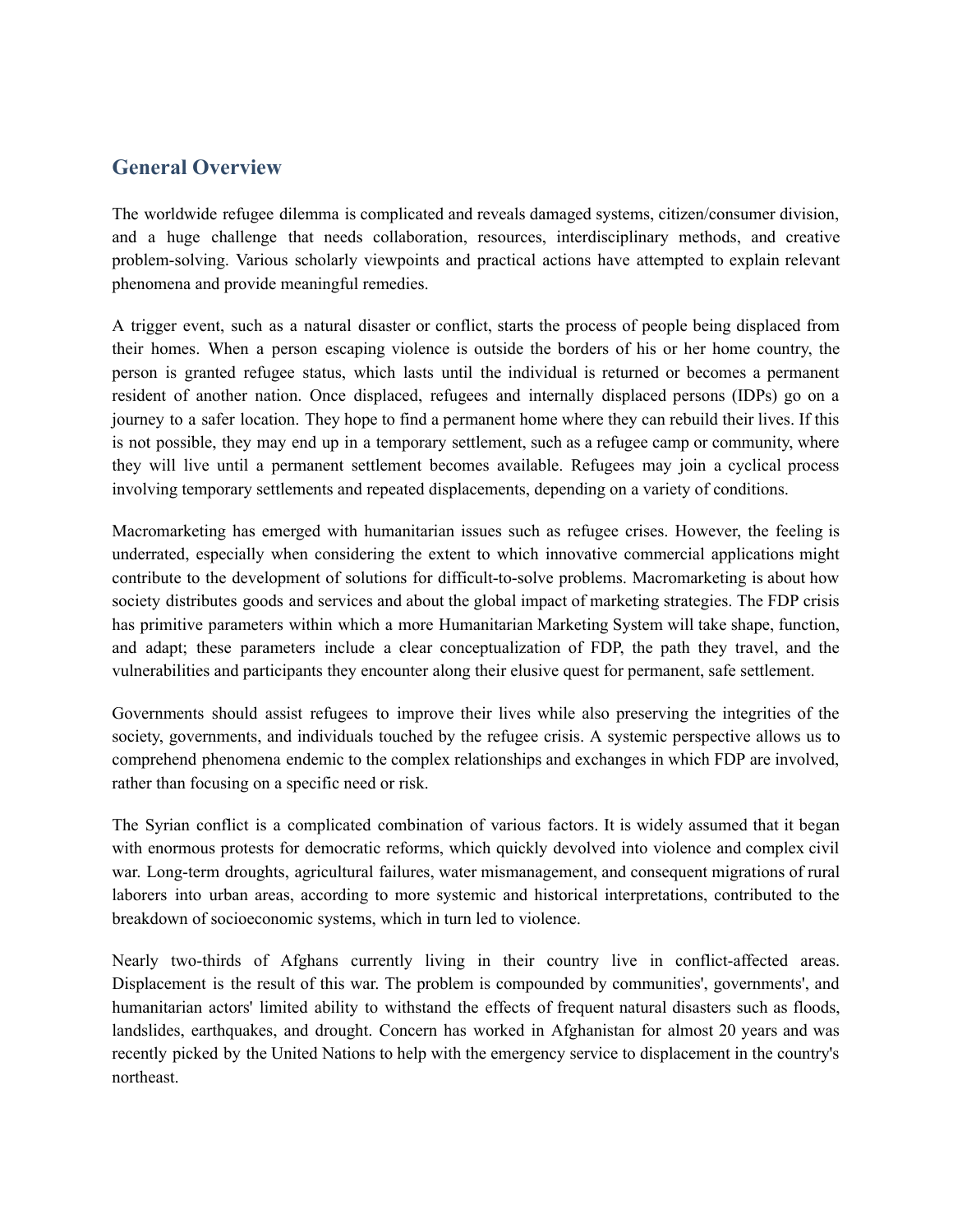### **Major Parties Involved and Their Views**

**Turkey:** Turkey continues to host the highest number of refugees in the world. Turkey presently has 3.6 million Syrian refugees registered, as well as close to 320,000 people of concern from other countries.

**Syria:** Over 13.2 million Syrians had been forcibly displaced at the end of 2019. At least 6.7 million of them have left the country, with the rest moving within Syria. An estimated 120,000 refugees are Palestinians who previously found asylum in Syria.

**South Sudan:** South Sudan is facing one of the world's worst humanitarian crises, with thousands of people living in famine-like conditions. In addition, more than 2 million South Sudanese are living as refugees in neighboring countries like Sudan.

**Myanmar (Rohingya):** Today, there are 980,000 refugees and asylum-seekers from Myanmar in neighboring countries. Nearly 890,000 Rohingya refugees are living at the Kutupalong and Nayapara refugee camps in Bangladesh's Cox's Bazar region - which have grown to become the largest and most densely populated camps in the world.

**Democratic Republic of Congo:** As of November 30, the number of asylum seekers in the DRC is 12,579 including 11,353 people registered during the Central African emergency and 1,226 other cases of various nationalities.

**Iraq:** 1.5 million displaced Iraqis and Syrian refugees have moved into the Kurdistan region of Iraq, where 25 percent of the population is displaced. More than 180,000 internally displaced people (IDPs) are living in formal camp locations and over 100,000 are in informal settlements.

**Yemen:** In 2020, UNHCR assessed some 220,000 internally displaced Yemeni families, covering more than 1 million individuals. Some 71% of the respondents were males and 29% were females, with an average family size of six members. The population assessed comprised 78% IDPs, 19% host community members, and 3% IDP returnees.

**Venezuela:** 4.5 million refugees, asylum-seekers, and people displaced abroad. They migrate to surrounding countries in search of food, work, and a better life. Many Venezuelans who are fleeing the country do not have legal status and require international protection and assistance

**Afghanistan:** About 2.7 million people from Afghanistan are living as refugees, representing the second-largest refugee population in the world. Second-largest refugee population. 88% of Afghan refugees are hosted in neighboring Pakistan and Iran.

**Canada:** Received 321,045 migrants in 2018, a 12% increase from the previous year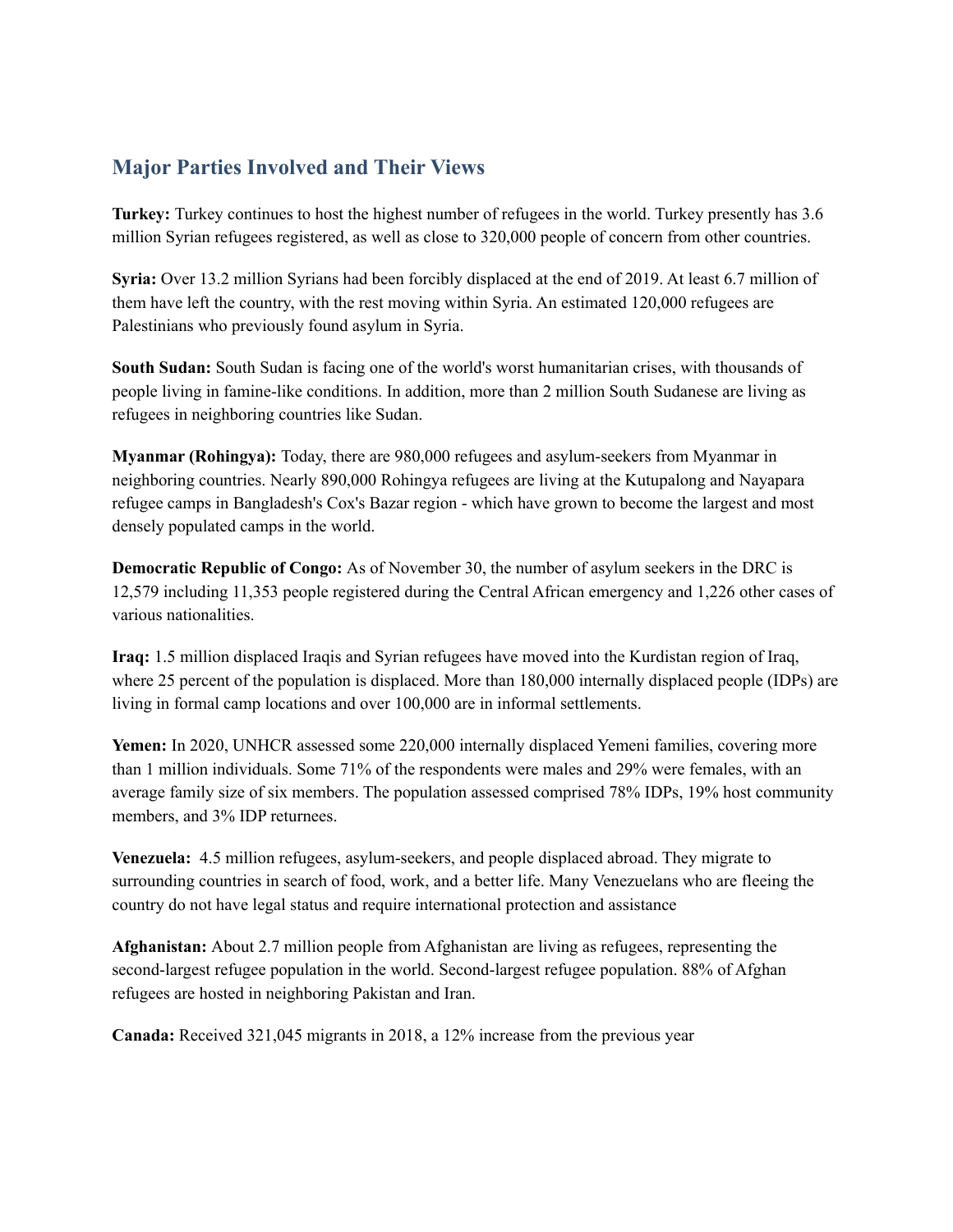**Spain:** Spain formally received 559,998 migrants into the country in 2018, a substantial 23% increase from the number of migrants accepted in 2017.

**Germany:** Germany received 1,383,580 new migrants into the country in 2018, by far the largest number by any OECD member country.

**United States:** The U.S. formally received 1,096,611 migrants into the country in 2018,

#### **Treaties and Events**

*The 1951 Convention relating to the Status of Refugees and its 1967 Protocol*

*European Convention on Human Rights (1950)*

*1954 Convention Relating to the Status of Stateless Persons*

*1961 Convention on the Reduction of Statelessness*

*International Covenant on Civil and Political Rights, 1966*

*Convention Against Torture and Other Cruel, Inhuman or Degrading Treatment or Punishment, 1984*

*Optional Protocol to the Convention Against Torture and other Cruel, Inhuman and Degrading Treatment or Punishment,*

*Convention on the Rights of the Child*

*Protocol against the Smuggling of Migrants by Land, Sea, and Air, Supplementing the United Nations*

*Convention against Transnational Organized Crime Convention on the Rights of Persons with Disabilities*

*Law on Foreigners and International Protection*

#### **Evaluation of Previous Attempts to Resolve the Issue**

Throughout 2018, the pattern of routes chosen by refugees and migrants on route to Europe changed dramatically. For the first part of the year, more migrants arrived in Greece than in Italy or Spain; but, as more people tried the risky sea trip across the Western Mediterranean, Spain became the dominant entrance point.

UNHCR is also urging states to avoid detaining and returning thousands of individuals to neighboring countries without enabling them to apply for asylum or deciding whether they have international protection or other humanitarian requirements on an individual basis.

More solidarity and support for the countries where the majority of refugees and migrants arrive, improved access to safe and legal pathways, greater protection for unaccompanied children and survivors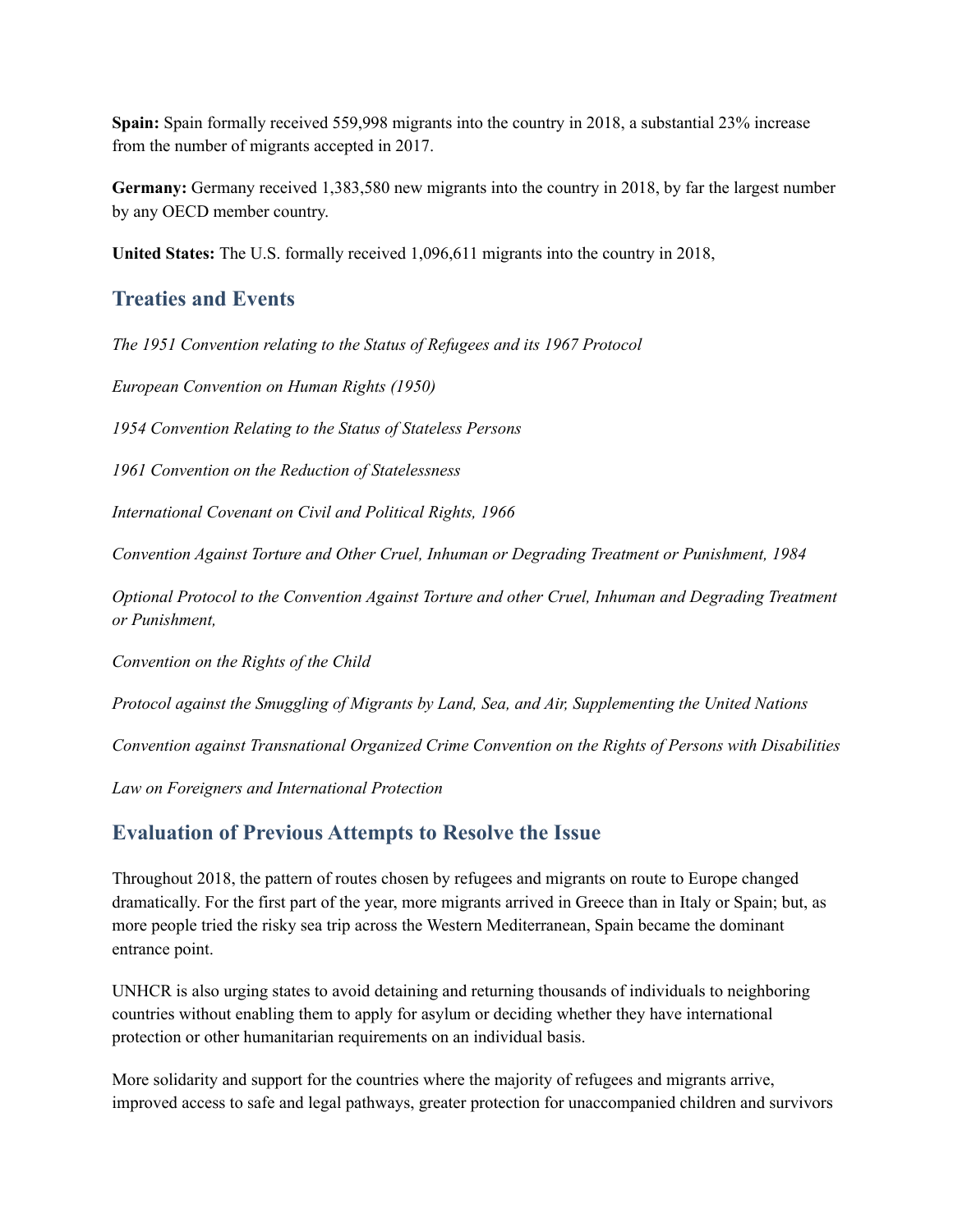of sexual and gender-based violence, and tougher measures against perpetrators of crimes against refugees and migrants, including prison time.

#### **Possible Solutions**

#### **Integration on a local level**

Member states could work on educating people about the benefits of integrating refugees into host communities. Also, they could seek advice on asylum and migration laws and regulations in order to aid integration. Encourage interaction between asylum-seeking countries to share best practices for local integration.

#### **Repatriation voluntarily**

Inform and learn more about the condition in the origin country. Negotiate agreements with the asylum-seeking countries, the native country, and the UN High Commissioner for Refugees to enable repatriation. To shorten the repatriation process, encourage "Go and See" trips. Encourage long-term reintegration and development aid.

#### **Bibliography**

- Shultz, Clifford. "The Global Refugee Crisis: Pathway for a More Humanitarian Solution." *Journals.Sagepub*, 13 Jan. 2020,

<https://journals.sagepub.com/doi/full/10.1177/0276146719896390>

- "The State Of The World's Refugees." *Unhcr.Org*, Accessed 12 Mar. 2022.

[https://www.unhcr.org/afr/3eb7ba414.pdf.](https://www.unhcr.org/afr/3eb7ba414.pdf)

- "Refugees and Asylum Seekers in Turkey." *UNHCR Turkey*, www.unhcr.org/tr/en/refugees-and-asylum-seekers-in-turkey. Accessed 12 Mar. 2022. <https://www.unhcr.org/tr/en/refugees-and-asylum-seekers-in-turkey>.